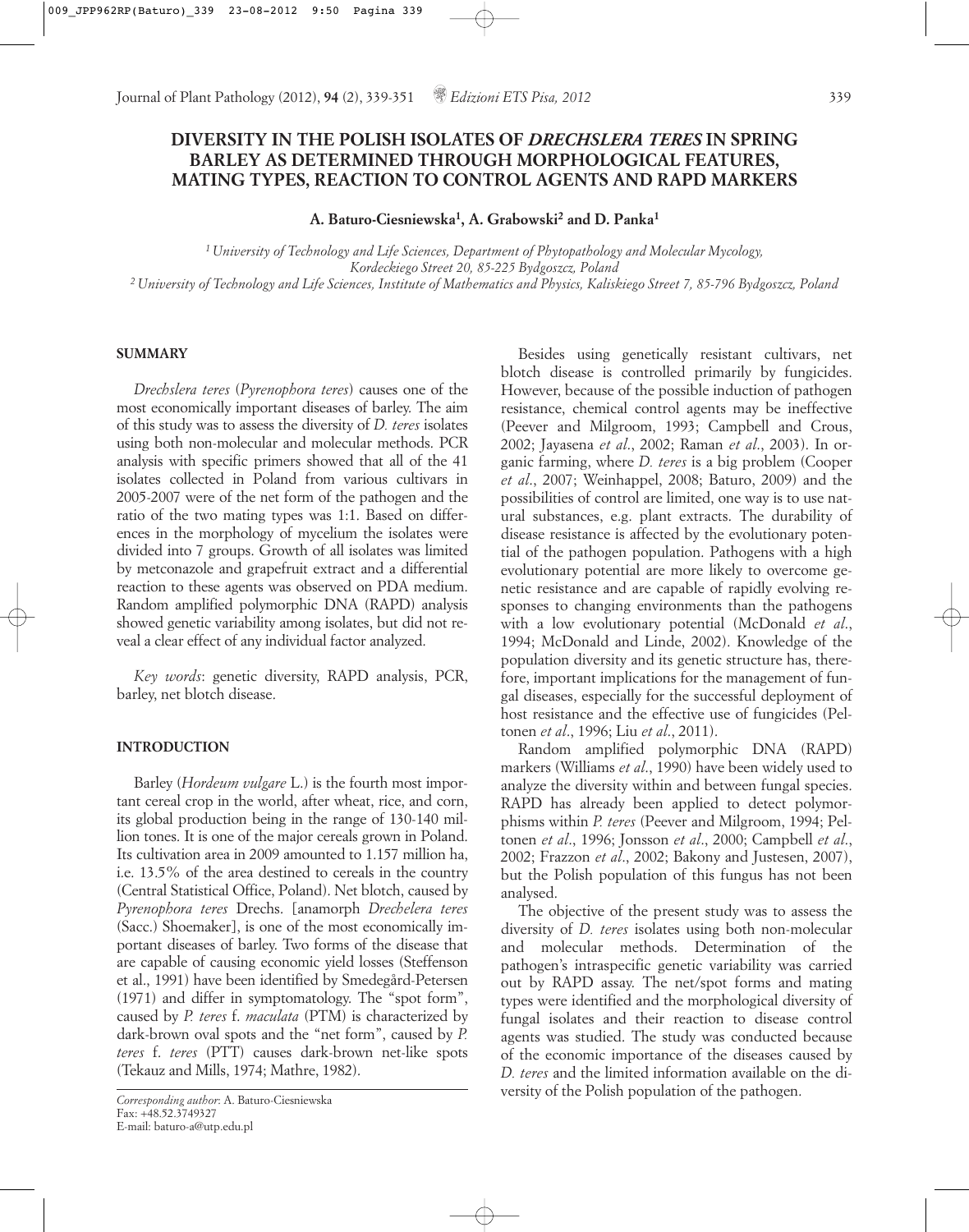**Collection of** *D. teres* **and preparation of singlespore cultures.** A total of 41 isolates of *D. teres* were collected from leaves of different cultivars of spring barley from 2005 to 2007 in different Polish provinces (Table 1). Sampling was conducted at the milk maturity stage [Zadoks growth stage (ZGS) 77]. All isolates were derived from single conidia collected with a sterile needle from symptomatic leaves and grown on PDA (Difco, USA). For sporulation, leaf fragments were disinfested in 1% sodium hypochlorite solution for 2 min, then rinsed 3 times with sterile water for 2 min, dried on sterile blotting paper and incubated for 5 days at 23°C in the dark in a moist chamber.

**Morphology and growth rate of the mycelium.** Morphological grouping was established based on the color and growth pattern of the mycelium. To this aim, a 0.5 cm disc with 7-day-old mycelium was inoculated in the center of a Petri dish with PDA and incubated in the dark at 23°C. The experiment was carried out twice in three replications. The morphology of the colonies was observed on the 10th day. Isolates were divided into 7 groups: BT, isolates exhibited bright, almost white mycelium with a pink shade and with bright tufts; B, bright, almost white mycelium with a pink or grey shade and very few tufts looking like spots; BG, fluffy, graywhite mycelium; DgBT, dark grey mycelium with bright aerial hyphae and tufts; DgT, dark grey mycelium with bright tufts and black reverse; WgT, white, delicate, low mycelium with dark grey spots and bright tufts; BgT, bright, beige-gray, delicate, low mycelium with bright tufts (Fig. 1 a-g). The mean growth per day was calculated based on colony diameter measurement after 3 and 6 days from plating. It was verified whether morphologically different colonies had also diversified growth rate. Fungal cultures were also grown on Petri dishes containing 1.5% agar with 10% V-8 juice (Hortex, Poland) under near-UV light (Philips TLD 36W/08, Philips Lighting, The Netherlands) with a photoperiod of 12 h light/12 h dark cycle at 20°C. The presence of conidia was checked after 2 weeks with a microscope.

**Reaction to control agents.** Tolerance of *D. teres* isolates to metconazole (M) (Caramba 60 SL, BASF) and grapefruit extract (GE) (Biosept 33 SL, Cintamani, Poland) was tested in a radial growth assay on Petri dishes. Mycelial plugs (0.5 cm in diameter) from 7-dayold cultures were placed at the center of PDA plates amended with 1 and 10 ppm of M and 10 and 330 ppm of GE. PDA without M or GE was used as control. The experiment was carried out in three replications. Plates were incubated in the dark at 23°C. Colony diameters were measured 3 days post inoculation and at the moment when the colony on the control plate reached the

border of the plate. The average daily growth of mycelium (mm) was determined and the degree of growth inhibition was calculated in comparison to control plates. It was checked whether the morphologically differentiated groups of colonies showed a diverse response to the control agents.

**Statistical analysis.** For statistical analyses the nonparametric test of Kruskal-Wallis (KW) was performed. The calculations were made for the level of  $P = 0.05$ , in Matlab ver. 7.9 (R 2009b) program with Statistic Toolbox version 6.1. Values in mm were converted to ranks. This conversion in some cases resulted in slight differences in data interpretation, e.g. in the case of % of mycelial growth inhibition shown in Table 1 and Fig. 3- 6. In the case of significant differences Tukey's test was used to determine significant differences, LSD for a = 0.05. Fig. 2-6 show values with error bars - standard deviation.

**Extraction of DNA and PCR amplification.** DNA was extracted from 4-day-old mycelium grown on potato dextrose broth (PDB; Difco, USA) using the CTAB method (Baturo-Ciesniewska, 2011). The extracted DNA was diluted to 20 ng· $\mu$ <sup>1</sup> in a TE buffer and stored at -20°C.

**General PCR conditions.** Amplification was performed in a volume of 12.5 µl containing 0.2 mM of each dNTP,  $1X$  buffer,  $1XQ$  solution,  $1 \text{ mM } MgCl<sub>2</sub>$ ,  $0.5$ U of *Taq* DNA polymerase (PCR Core Kit, Qiagen, USA), 0.8 pM of OP primer for RAPD assay, or 0.6 pM of each primer for specific analyses, and 50 ng DNA. Reaction was carried out in an Eppendorf gradient Mastercycler using an initial 2 min denaturation at 95°C, followed by *n* cycles at 95°C for 30 sec, annealing temperature and extension time specific for each assay according to their authors (Leisova *et al*., 2005a; Serenius *et al*., 2005), 72°C for 1 min, and a final extension of 72°C for 5 min, and a 4°C hold.

Products of amplification were separated by electrophoresis on 1.4% or 2.0% (for PCR products obtained in the *D. teres* form assay) agarose gel in with TBE running buffer and stained with ethidium bromide. A molecular marker of 100 bp (EURx, Poland) was used. The results were scanned into a computer imaging file with a gel documentation system with a digital camera (INTAS, Germany).

**Specific PCR assays.** To determine the *D. teres* forms "*teres*" and "*maculata*", two species-specific primer pairs were used, DTT471hF/DTT471hR (5'-CCTGAG-TAACTTGCCCCACC-3'/5'-GAAAAGAGATGAT-GCGGACAC-3') and DTM494dF/DTM494dR (5'- TATTCTGCTAAGAGCTAGCATCCTA-3'/5'-ACT-GCGTACCAATTCTCTACAACTA-3'), respectively,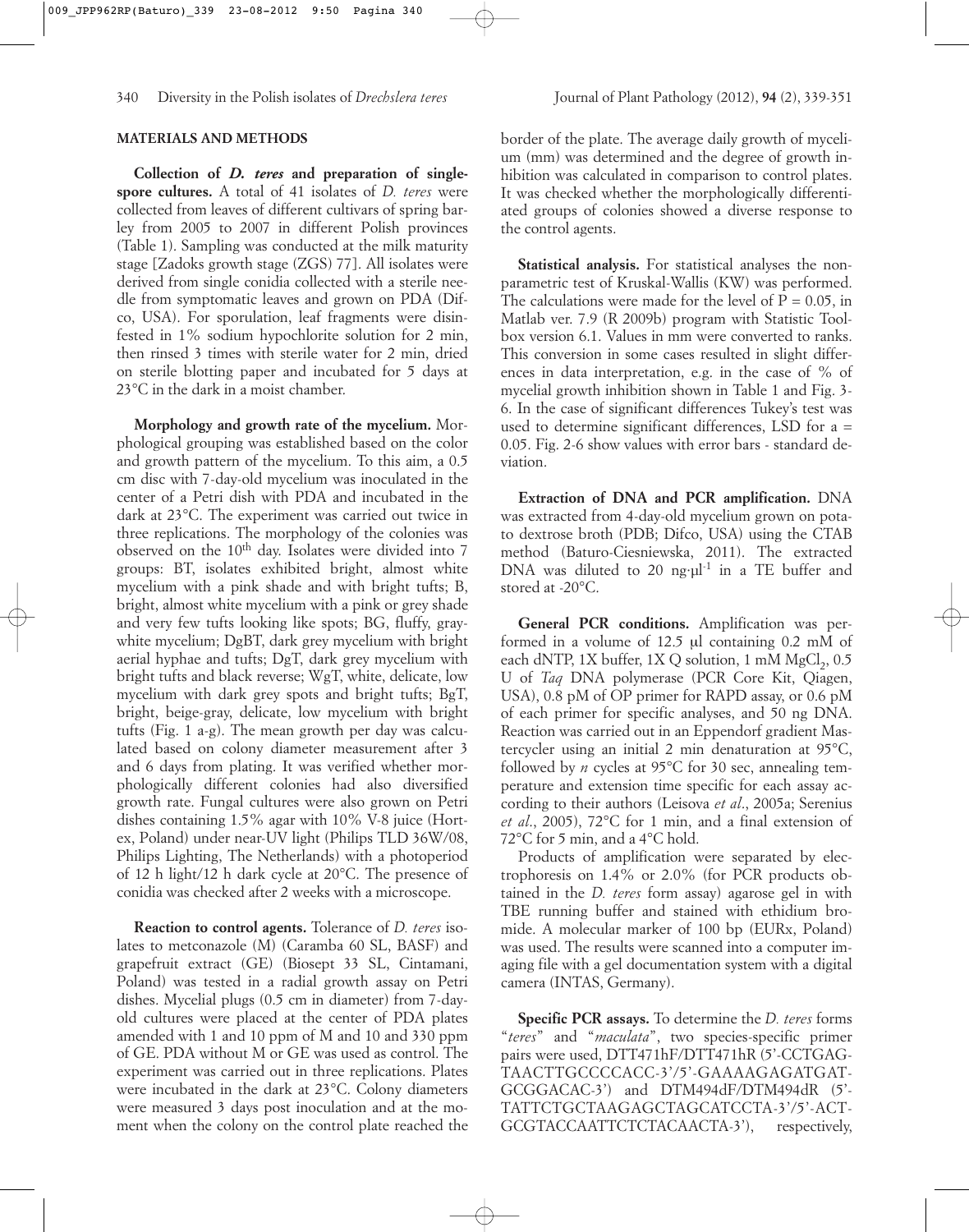|      | Code of<br>isolate   | Cultivar     |                 | Morphology          | Mean daily growth of<br>Sporu-lation mycelium on PDA <sup>e</sup> |       |                        | % of mycelium growth inhibition f |      |              |      |                  |
|------|----------------------|--------------|-----------------|---------------------|-------------------------------------------------------------------|-------|------------------------|-----------------------------------|------|--------------|------|------------------|
| No.  |                      |              | Location        |                     | on V8                                                             |       |                        | $\operatorname{GE}$<br>GE         |      | M            | М    | Mat <sup>8</sup> |
|      |                      |              |                 |                     |                                                                   | [mm]  | homoge-neous<br>groups | 10                                | 330  | $\mathbf{1}$ | 10   |                  |
| 1.   | 0503 Ju <sup>a</sup> | Justina      | Osiny, $S-E^b$  | $BT$ <sup>c</sup>   | $-d$                                                              | 11.61 | ghijkl                 | 473                               | 81.9 | 18.9         | 64.1 | 2                |
| 2.   | 0504 Ju              | Justina      | Osiny, S-E      | DgT                 | $\boldsymbol{+}$                                                  | 12.00 | jkl                    | 48.5                              | 83.7 | 65.0         | 93.9 | $\mathbf{1}$     |
| 3.   | 0506 R               | Refren       | Osiny, S-E      | DgBT, BT            | $+$                                                               | 11.81 | hijkl                  | 50.3                              | 77.1 | 32.5         | 75.8 | $\overline{2}$   |
| 4.   | 0509R                | Refren       | Osiny, S-E      | <b>BG</b>           |                                                                   | 8.33  | abc                    | 47.7                              | 78.0 | 70.6         | 95.3 | $\mathbf{1}$     |
| 5.   | 0512 Ju              | Justina      | Chrzastowo, N-W | <b>BT</b>           | $\sim$                                                            | 9.58  | abcdef                 | 42.4                              | 77.8 | 83.4         | 100  | $\mathbf{1}$     |
| 6.   | 0514 Ju              | Justina      | Chrzastowo, N-W | <b>BT</b>           | $+$                                                               | 10.08 | cdefgh                 | 46.1                              | 77.7 | 84.0         | 100  | $\overline{c}$   |
| 7.   | 0516 B               | Bolina       | Konczewice, N-W | <b>BG</b>           | $^{+}$                                                            | 8.83  | abcde                  | 45.3                              | 76.9 | 74.6         | 100  | $\mathbf{1}$     |
| 8.   | 0517 B               | Bolina       | Konczewice, N-W | WgT                 | $^{+}$                                                            | 11.53 | ghijkl                 | 58.7                              | 86.0 | 92.9         | 95.0 | $\overline{c}$   |
| 9.   | 0519 W               | Widawa       | Konczewice, N-W | B, DgT              | $+$                                                               | 11.94 | ijkl                   | 32.7                              | 65.2 | 71.5         | 100  | $\mathbf{1}$     |
|      |                      |              |                 |                     |                                                                   |       |                        |                                   |      |              |      |                  |
| 10.  | 0521 W               | Widawa       | Konczewice, N-W | $\operatorname{BT}$ | $+$                                                               | 11.39 | ghijkl                 | 49.2                              | 82.2 | 82.2         | 100  | $\mathbf{1}$     |
| 11.  | 0522 N               | Nadek        | Konczewice, N-W | BG                  |                                                                   | 8.53  | abcd                   | 49.6                              | 69.9 | 65.2         | 98.7 | $\overline{c}$   |
| 12.  | 0524 N               | Nadek        | Konczewice, N-W | DgBT                | $\qquad \qquad +$                                                 | 11.61 | hijkl                  | 55.4                              | 75.8 | 82.7         | 89.4 | $\mathbf{1}$     |
| 13.  | 0525 Pr              | Prestige     | Konczewice, N-W | BT                  |                                                                   | 4.81  | $\it a$                | 62.1                              | 91.0 | 75.7         | 96.3 | $\mathbf{1}$     |
| 14.  | 0527 Pr              | Prestige     | Konczewice, N-W | DgBT                | $+$                                                               | 11.56 | ghijkl                 | 50.2                              | 82.7 | 76.5         | 95.8 | $\overline{c}$   |
| 15.  | 0528 A               | Antek        | Konczewice, N-W | <b>BG</b>           |                                                                   | 10.94 | fghijkl                | 55.7                              | 76.3 | 80.4         | 82.3 | $\overline{c}$   |
| 16.  | 0531 C               | Class        | Konczewice, N-W | DgBT                | $+$                                                               | 10.44 | efghij                 | 57.6                              | 79.0 | 75.6         | 100  | $\mathbf{1}$     |
| 17.  | 0532 C               | Class        | Konczewice, N-W | DgT                 | $+$                                                               | 11.19 | fghijkl                | 58.2                              | 74.2 | 90.4         | 78.5 | $\overline{c}$   |
| 18.  | 0533 L               | Lailla       | Konczewice, N-W | BgT                 | $\ddot{}$                                                         | 10.97 | fghijkl                | 54.3                              | 72.9 | 70.8         | 84.7 | $\sqrt{2}$       |
| 19.  | 0535 L               | Lailla       | Konczewice, N-W | DgBT                | $^{+}$                                                            | 10.36 | cdefghi                | 52.8                              | 73.6 | 80.6         | 87.1 | $\overline{c}$   |
| 20.  | 0608 D               | Damazy       | Kielpin, N-W    | B                   | $\overline{a}$                                                    | 8.25  | ab                     | 47.1                              | 77.3 | 74.0         | 100  | $\overline{2}$   |
| 21.  | 0609 D               | Damazy       | Kielpin, N-W    | B                   | $+$                                                               | 11.22 | fghijkl                | 53.7                              | 77.9 | 94.9         | 100  | $\mathbf{1}$     |
| 22.  | 0610 Jo              | Johan        | Sobiejuchy, N-W | DgT                 | $+$                                                               | 12.22 | kl                     | 50.6                              | 84.1 | 90.9         | 100  | $\mathbf{1}$     |
| 23.  | $0611$ Jo            | Johan        | Sobiejuchy, N-W | <b>BG</b>           |                                                                   | 10.50 | efghij                 | 51.5                              | 89.0 | 74.7         | 98.3 | $\overline{c}$   |
| 24.  | 0612 A               | Antek        | Lesno, N        | WgT                 | $\qquad \qquad +$                                                 | 11.58 | ghijkl                 | 46.1                              | 73.1 | 80.1         | 100  | $\overline{2}$   |
| 25.  | 0613 A               | Antek        | Lesno, N        | <b>BG</b>           | $+$                                                               | 11.53 | ghijkl                 | 54.4                              | 69.5 | 72.9         | 100  | $\mathbf{1}$     |
| 26.  | 0614 Ju              | Justina      | Osiny, S-E      | BT                  | $\qquad \qquad +$                                                 | 11.19 | fghijkl                | 50.5                              | 68.2 | 70.5         | 100  | $\mathbf{1}$     |
| 27.  | 0615 Ju              | Justina      | Osiny, S-E      | <b>BG</b>           | $\sim$                                                            | 12.06 | hijkl                  | 52.3                              | 85.0 | 73.9         | 100  | $\mathbf{1}$     |
| 28.  | 0621 R               | Refren       | Osiny, S-E      | DgBT                | $\qquad \qquad +$                                                 | 11.81 | hijkl                  | 56.9                              | 96.0 | 78.9         | 100  | $\mathbf{1}$     |
| 29.  | 0623 R               | Refren       | Osiny, S-E      | <b>BG</b>           |                                                                   | 10.75 | fghijk                 | 48.3                              | 72.9 | 93.1         | 100  | $\mathbf{1}$     |
| 30.  | 0624 M               | Mauritia     | Konczewice, N-W | <b>BG</b>           |                                                                   | 11.19 | fghijkl                | 51.4                              | 64.7 | 69.2         | 100  | $\mathbf{1}$     |
| 31.  | 0625 M               | Mauritia     | Konczewice, N-W | B                   | $+$                                                               | 11.69 | hijkl                  | 55.1                              | 75.1 | 68.1         | 100  | $\overline{c}$   |
| 32.  | 0626 S               | Startus      | Konczewice, N-W | DgBT                | $^{+}$                                                            | 10.39 | defghij                | 54.8                              | 92.1 | 83.9         | 100  | $1\,$            |
| 33.  | 0627 S               | Startus      | Konczewice, N-W | DgBT                | $+$                                                               | 10.58 | efghij                 | 55.4                              | 88.3 | 91.6         | 100  | $\overline{c}$   |
| 34.  | 0628 Ju              | Justina      | Balcyny, N-E    | B                   | $+$                                                               | 8.08  | ab                     | 48.5                              | 62.6 | 65.6         | 100  | $\overline{c}$   |
| 35.  | 0629 Ju              | Justina      | Balcyny, N-E    | DgBT                | $\qquad \qquad +$                                                 | 10.78 | fghijk                 | 49.6                              | 82.2 | 69.7         | 100  | $\overline{c}$   |
|      | 0701 Nu              | Nuevo        | Chrzastowo, N-W |                     |                                                                   | 8.58  | abcde                  |                                   | 83.2 | 55.1         | 96.1 | $\mathbf{1}$     |
| 36.  |                      |              |                 | DgBT                | $+$                                                               |       |                        | 56.6                              |      |              |      |                  |
| 37.  | 0708 Ju              | Justina      | Chrzastowo, N-W | DgT                 | $\ddot{}$                                                         | 10.47 | defghij                | 53.8                              | 71.5 | 89.7         | 100  | $\mathbf{1}$     |
| 38.  | 0709 S               | Startus      | Chrzastowo, N-W | BgT                 |                                                                   | 10.94 | fghijkl                | 43.0                              | 67.8 | 85.6         | 100  | 2                |
| 39.  | 0711 Na              | Nagradowicki | Chrzastowo, N-W | BgT                 | $\ddot{}$                                                         | 9.97  | bcdefg                 | 60.4                              | 86.9 | 95.2         | 100  | $\mathbf{1}$     |
| 40.  | 0712 D               | Damazy       | Kielpin, N-W    | WgT                 | $+$                                                               | 12.44 |                        | 50.2                              | 75.3 | 69.3         | 97.7 | $\overline{c}$   |
| 41.  | 0713 D               | Damazy       | Kielpin, N-W    | BT                  | $+$                                                               | 10.72 | fghijk                 | 57.2                              | 77.5 | 100          | 100  | $\mathbf{1}$     |
| Mean |                      |              |                 |                     |                                                                   | 10.60 |                        | 515                               | 781  | 761          | 95.8 |                  |

**Table 1.** Characteristics of the 41 isolates of *Drechslera teres.*

Abbreviations and designations in table: <sup>a</sup>The two first digits in an isolate code indicate the year of isolation, the two last digits indicate the number of the isolate in the collection from a given year, the letters after digits indicate the cultivar; <sup>b</sup> S-E - south-eastern Poland (Lubelskie Province), N-W - north-western Poland (Kujawsko-Pomorskie Province), N - northern Poland (Pomorskie Province), N-E - north-eastern Poland (Warminsko-Mazurskie Province); cexplained in 'Materials and methods'; d +/- indicate the presence/absence of the conidia on V8; <sup>e</sup> The mean growth per day calculated based on colony diameter measurement after 3 and 6 days from the inoculation; <sup>f</sup> % of growth inhibition caused by 10 and 330 ppm concentrations of grapefruit extract (G) and 1 and 10 ppm concentrations of metconazole (M) calculated based on the measurement of mycelium diameter 3 days from the inoculation and at the moment when the colony on the control plate reached the border of the plate; <sup>g</sup> Mating type.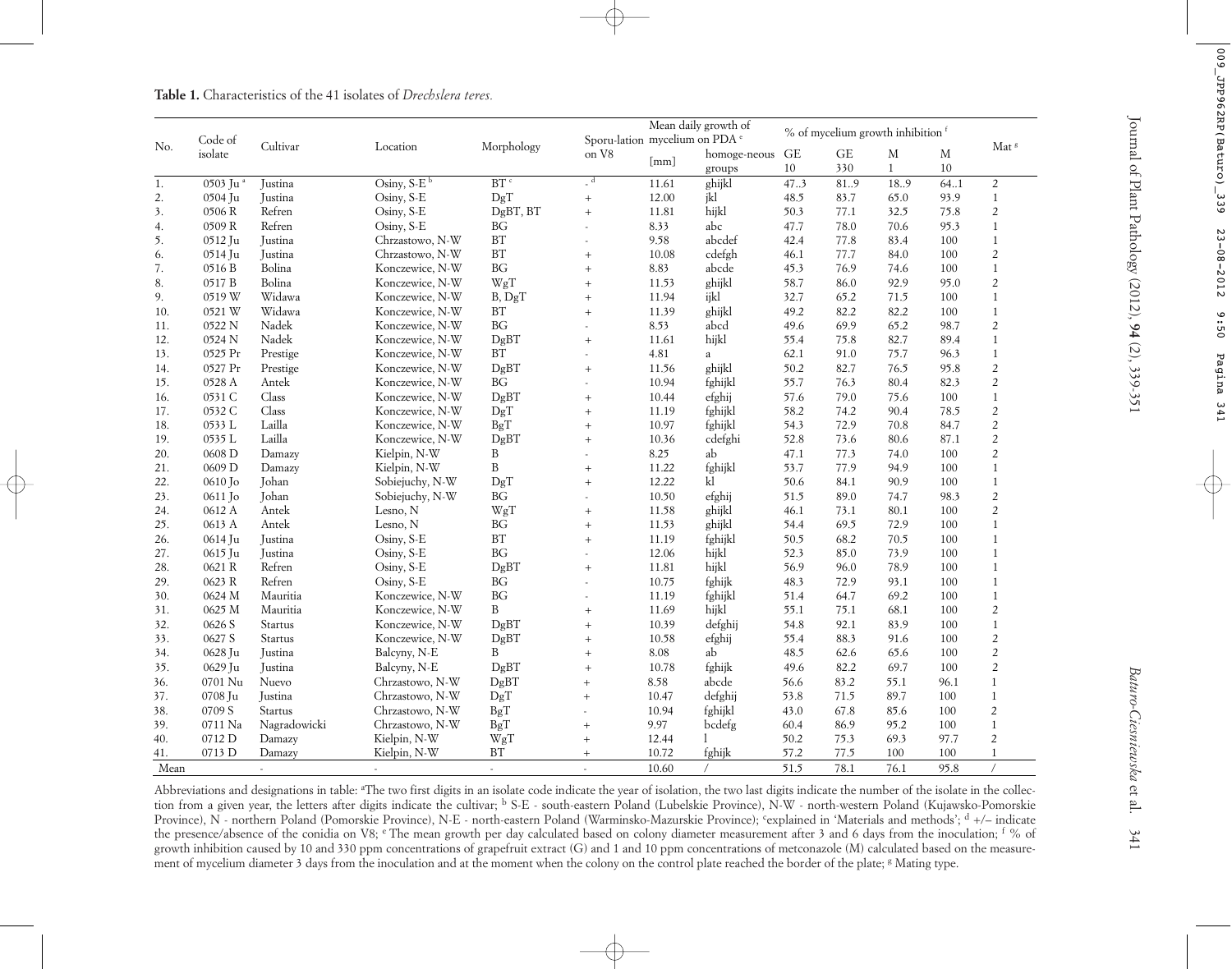| Primer code |                   | Number of analysed bands |             |                    | Polymorphism             |
|-------------|-------------------|--------------------------|-------------|--------------------|--------------------------|
|             | Sequence          | Monomorphic              | Polymorphic | Product range [bp] | $\frac{9}{6}$            |
| $OPA-05$    | AGGGGTCTTG        |                          |             | 500-1300           | 25.0                     |
| $OPA-12$    | TCGGCGATAG        | $\circ$                  |             | 500-2000           | 14.3                     |
| $OPA-20$    | <b>GTTGCGATCC</b> |                          |             | 650-2300           | 40.0                     |
| $OPC-15$    | GACGGATCAG        |                          |             | 400-1300           | 44.4                     |
| $OPC-20$    | ACTTCGCCAC        | (ი                       |             | 680-1700           | 40.0                     |
| $OPH-20$    | <b>GGGAGACATC</b> |                          |             | 300-1200           | 57.1                     |
| $OPI-02$    | GGAGGAGAGG        |                          |             | 1000-1900          | 40.0                     |
| $OPK-20$    | <b>GGGAGACATC</b> |                          | $\circ$     | 700-2400           | 66.7                     |
| Total       |                   | 32                       | 24          |                    | $\overline{\phantom{a}}$ |
| Mean        |                   |                          |             |                    | 40.9                     |

**Table 2.** Oligonucleotide primers selected for the RAPD-PCR analysis of 41 isolates of *D. teres*, their corresponding sequences and DNA polymorphism (%) obtained.

that give products of 91 and 161 bp (Leisova *et al*., 2005a).

The mating types of *Drechslera teres* isolates were identified using two primer pairs. MAT1 primers: MAT1F (5'- AACAGACTCCTCTTGACAACCCG-3') and MAT1R (5'-TGACGATGCATAGTTTGTAAGGGTC-3'), generating an approximately 1300 bp product; MAT2 primers: MAT2F (5'-CAACTTTTCTCTACCACACGTATCCC-3') and MAT2R (5'-TGTGGCGATGCATAGTTCG-TAC-3'), generating an approximately 1150 bp product (Serenius *et al*., 2005). Primers for specific analyses were synthesized by IBB PAN (Poland).

**RAPD assays.** Out of 180 RAPD primers from 9 sets (OPA, OPB, OPC, OPD, OPH, OPI, OPJ, OPK and OPT) (Qiagen, USA) eight primers that produced reproducible, polymorphic bands were retained for reaction with the 41 isolates of *D. teres* (Table 2). RAPD cycles were 40, conducted at an annealing temperature of 37°C for 1 min. Only bright bands that could be clearly distinguished were scored. Fragments were scored as putative loci with two alleles (presence and absence). A comparison of each profile for each primer was done on the basis of binary data of the presence (1) *versus* absence (0) of RAPD products (bands) of the same length.

**RAPD data analysis.** To determine the relationships among the *D. teres* isolates, the coefficients of genetic similarity (Nei and Li, 1979) were calculated. A similarity matrix was used to group the isolates hierarchically. Clustering was done using the unweighted pair group method with arithmetic means (UPGMA). Results were shown graphically as a dendrogram and a bootstrap analysis with 1000 random samplings was done to assess group support, where bootstrap values above 50% were considered to be significant. MATLAB version 7.9 with PLS Toolbox version 6.0 (Eigenvector Research, USA) was used to construct the dendrogram and also to calculate a Principal Coordinates Analysis (PCA). After PCA, for easier analysis, components were rotated by the varimax procedure and after rotation PC (principal components) were replaced by RC (rotated components). The cophenetic correlation coefficient was computed by Spearman's rank correlation.

Analysis of molecular variance (AMOVA) was applied to obtain more information on the diversity of the population. It was checked whether the origin of the isolates (barley cultivar, place, year) affected the differentiation between them. The fixation index (FST), pairwise difference between groups, and average diversity per locus were determined using the software package Arlequin software ver. 3.11. The probability level was p  $= 0.05.$ 

The association between molecular markers and the mycelium linear growth rate, mean percent of growth inhibition by control agents, mating types and sporulation on V8 of the 41 isolates was estimated using regression analysis in MATLAB. Molecular marker observations were treated as independent variables and considered in individual models. The percentage variation accounted (PVA) was calculated for  $p = 0.05$ .

#### **RESULTS**

**Mycelium morphology and growth**. Significant differences in mycelial growth rate among the 41 *D. teres* isolates were shown by the Kruskal-Wallis test (Table 1, Table 3A). Growth rate determined on PDA varied from 4.81 mm in the case of isolate 0525Pr to 12.44 mm for isolate 0712D, the mean value being 10.6 mm. These isolates formed two distinct homogeneous groups denoted *a* and *l*, respectively. The rest of the isolates were assigned to 17 groups intermediate between these two.

Fungal solates were divided into 7 different morphological groups, where 7 isolates fell into group BT, 5 in B, 9 in BG, 10 in DgBT, 4 in DgT, 3 in WgT and 3 in BgT (Fig. 1 a-g). Of all the isolates, the group with dark grey mycelium with bright aerial hyphae and black tufts displayed the highest frequency (24.4%) in the popula-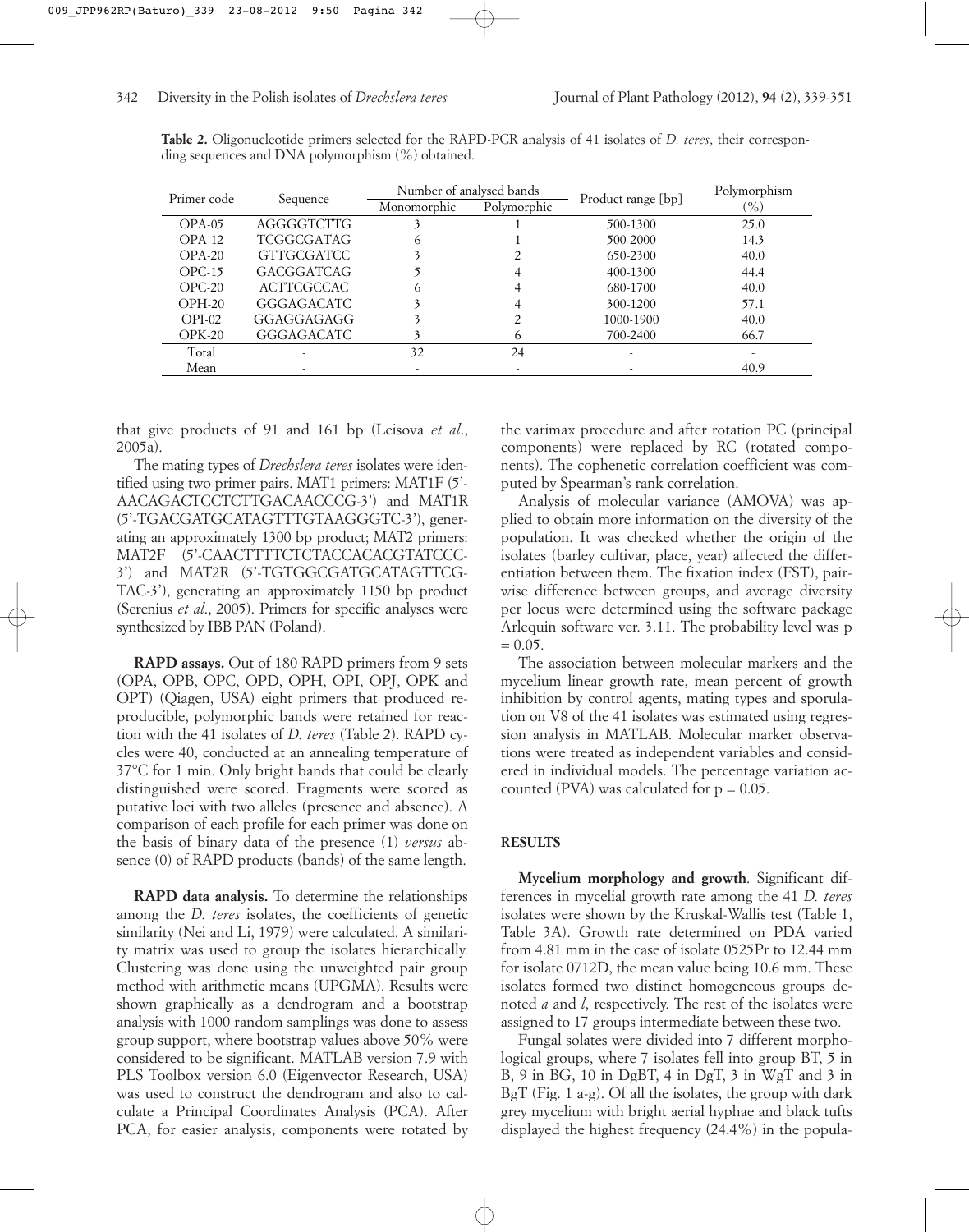| Source of<br>variation                                                          | SS           | df  | <b>MS</b>  | Chi-sq | Prob>Chi-sq  |  |  |  |
|---------------------------------------------------------------------------------|--------------|-----|------------|--------|--------------|--|--|--|
| A. Mycelial growth on PDA                                                       |              |     |            |        |              |  |  |  |
| Groups                                                                          | 715554.4     | 40  | 17888.9    | 141.55 | 2.87326e-013 |  |  |  |
| Error                                                                           | 522955.1     | 205 | 2551       |        |              |  |  |  |
| Total                                                                           | 1238509.5    | 245 |            |        |              |  |  |  |
| B. Effect of morphology on mycelial growth (Fig. 2)                             |              |     |            |        |              |  |  |  |
| Groups                                                                          | 121629       | 6   | 20271.5    | 24.06  | 0.0005       |  |  |  |
| Error                                                                           | 1116880.5    | 239 | 4673.1     |        |              |  |  |  |
| Total                                                                           | 1238509.5    | 245 |            |        |              |  |  |  |
| C. Mean effect of control agents on all isolates                                |              |     |            |        |              |  |  |  |
| Groups                                                                          | 5.23397e+007 | 3   | 17446575.7 | 659.42 | $\Omega$     |  |  |  |
| Error                                                                           | 2.56837e+007 | 980 | 26207.8    |        |              |  |  |  |
| Total                                                                           | 7.80234e+007 | 983 |            |        |              |  |  |  |
| D. Effect of 10 ppm concentration of GE on mycelial growth inhibition (Fig. 3)  |              |     |            |        |              |  |  |  |
| Groups                                                                          | 526708.9     | 40  | 13167.7    | 104.18 | 1.26379e-007 |  |  |  |
| Error                                                                           | 712006.6     | 205 | 3473.2     |        |              |  |  |  |
| Total                                                                           | 1238715.5    | 245 |            |        |              |  |  |  |
| E. Effect of 330 ppm concentration of GE on mycelial growth inhibition (Fig. 4) |              |     |            |        |              |  |  |  |
| Groups                                                                          | 601158.2     | 40  | 15028.96   | 118.89 | 9.3026e-010  |  |  |  |
| Error                                                                           | 637636.8     | 205 | 3110.42    |        |              |  |  |  |
| Total                                                                           | 1238795      | 245 |            |        |              |  |  |  |
| F. Effect of 1 ppm concentration of M on mycelial growth inhibition (Fig. 5)    |              |     |            |        |              |  |  |  |
| Groups                                                                          | 886815       | 40  | 22170.4    | 176.21 | $\Omega$     |  |  |  |
| Error                                                                           | 346234       | 205 | 1688.9     |        |              |  |  |  |
| Total                                                                           | 1233049      | 245 |            |        |              |  |  |  |
| G. Effect of 10 ppm concentration of M on mycelial growth inhibition (Fig. 6)   |              |     |            |        |              |  |  |  |
| Groups                                                                          | 451984.6     | 40  | 11299.6    | 165.54 | $\theta$     |  |  |  |
| Error                                                                           | 216958.9     | 205 | 1058.3     |        |              |  |  |  |
| Total                                                                           | 668943.5     | 245 |            |        |              |  |  |  |

**Table 3.** Summary of Kruskal-Wallis analyses for 41 *D. teres* isolates.

tion. The mycelium of two isolates was not homogeneous. In the case of isolate 0506R all colonies were Dg-BT, in the first experiment whereas in the second experiment colonies from two replications fell into the DgBT group, while the colony from the third replication fell into the BT group. Similarly, in the case of isolate 0519W, which qualified as a member of the B group, a small sector of one replication looked like DgT but only in the first experiment (Table 1). The Kruskal-Wallis test revealed that the growth rate of morphologically different colonies differed. Colonies from the WgT group grew the fastest, colonies from DgT group (dark grey mycelium with bright tufts) were characterized also by rapid growth, while the colonies of BG, B and BT groups (bright mycelium) grew the slowest (Table 1,

Table 3B, Fig. 2).

When grown on V-8 the fungal isolates showed a differential ability of isolates for sporulation. Not all colonies produced conidia. These were more frequently observed in dark-coloured colonies, i.e. those of isolates the DgT and DgBT groups, characterized by a dark grey mycelium with bright tufts (Table 1).

**Reaction to control agents in Petri dish experiment.** It was found that both substances limited development of *D. teres*. Reaction of isolates to metconazole (M) and grapefruit extract (GE) varied (Table 1). Ten ppm of GE and M showed the weakest and the strongest effect, respectively. Reaction to 330 ppm of GE and 1 ppm of M was similar regardless of the isolate (Table 3C).

**Table 4.** Molecular markers associated with mycelium growth inhibition by control agents.

| Control agent and | Marker symbol | Estimates of            | P-value | Percentage Variation | Standard Error of |
|-------------------|---------------|-------------------------|---------|----------------------|-------------------|
| concentration     |               | Regression Coefficients |         | Accounted            | Observations      |
| GE 10 ppm         | $OPA-20b$     | $-6,82885$              | 0,038   | 10,6                 | 3,174             |
| M 1 ppm           | OPA-05a       | 14,65481                | 0,002   | 21,0                 | 4,548             |
| M 1 ppm           | $OPC-15d$     | $-14,7496$              | 0,009   | 16,2                 | 5,367             |
| $M_10$ ppm        | $OPC-15d$     | $-6,47309$              | 0,031   | 11,4                 | 2,895             |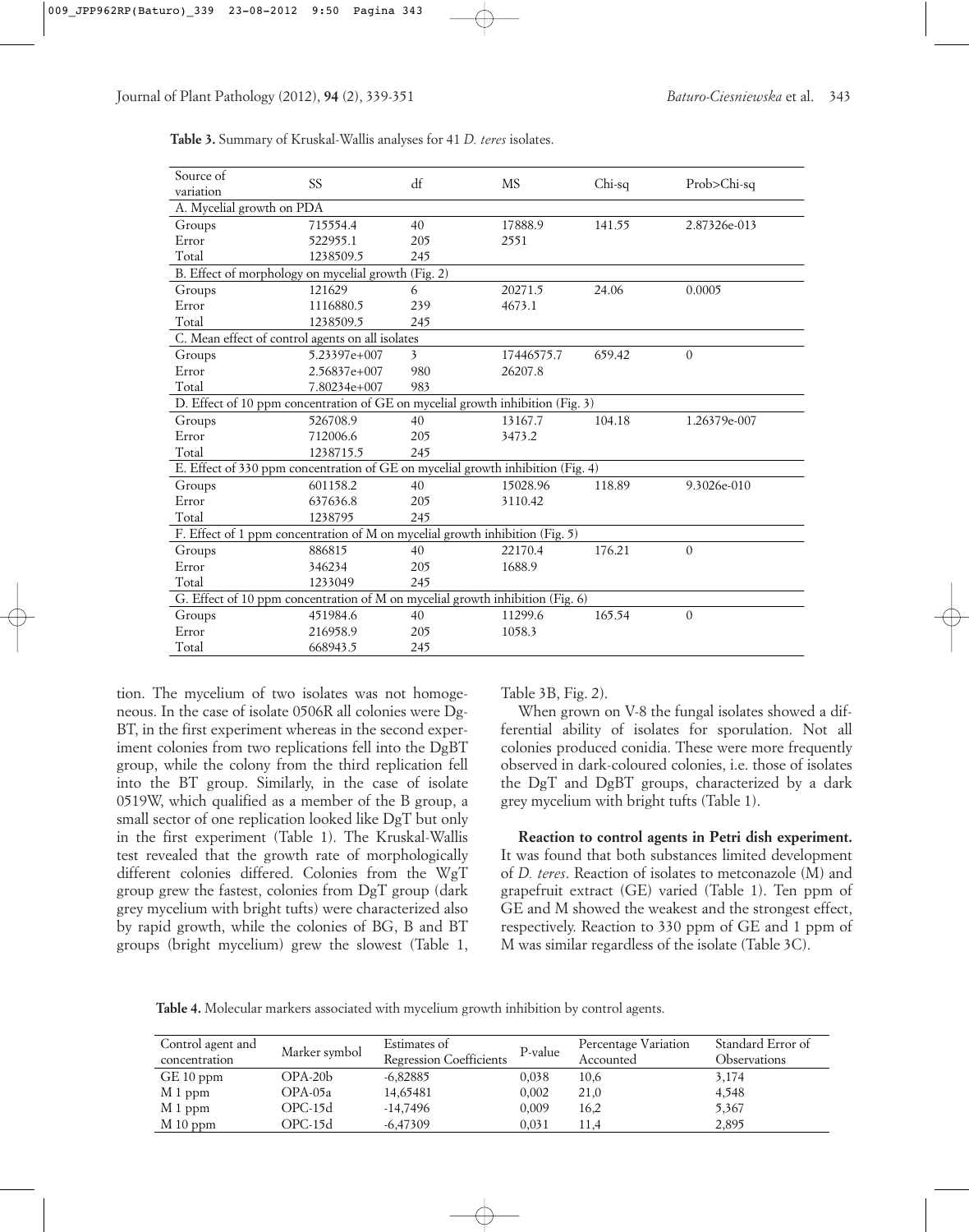GE at the concentration of 10 ppm inhibited mycelial growth more strongly for the first three days, while 330 ppm showed a stronger effect in later in the experiment. By contrast, the various concentrations of M did not influence the dynamics of colony growth inhibition.

The mean reaction of isolates to GE differed statistically. Growth inhibition at 10 ppm concentration varied from 32.7% for isolate 0519W to 62.1% for isolate 0525Pr, with a mean value of 51.5% (Table 1, Table 3D,

Fig. 3). A concentration of 330 ppm caused a stronger inhibition (78.1% in average). In particular, isolate 0621R reacted most strongly (96% inhibition) than isolate 0628Ju (62.6% inhibition) (Table 1, Table 3E, Fig. 4).

Mycelial growth was the most variable when isolates were exposed to M at weak concentrations. For example, 1 ppm concentration resulted in a mean growth inhibition of  $76.1\%$  ranging from  $18.9\%$  (0503Ju) to 100% (0713D) (Table 1, Table 3F, Fig. 5). Isolate 0503Ju was also the most resistant to the concentration



**Fig. 1.** Isolates representing seven morphological groups of *D. teres* isolates on Petri dishes with PDA medium: a, BT; b, B; c, BG; d, DgBT; e, DgT; f, WgT; g, BgT.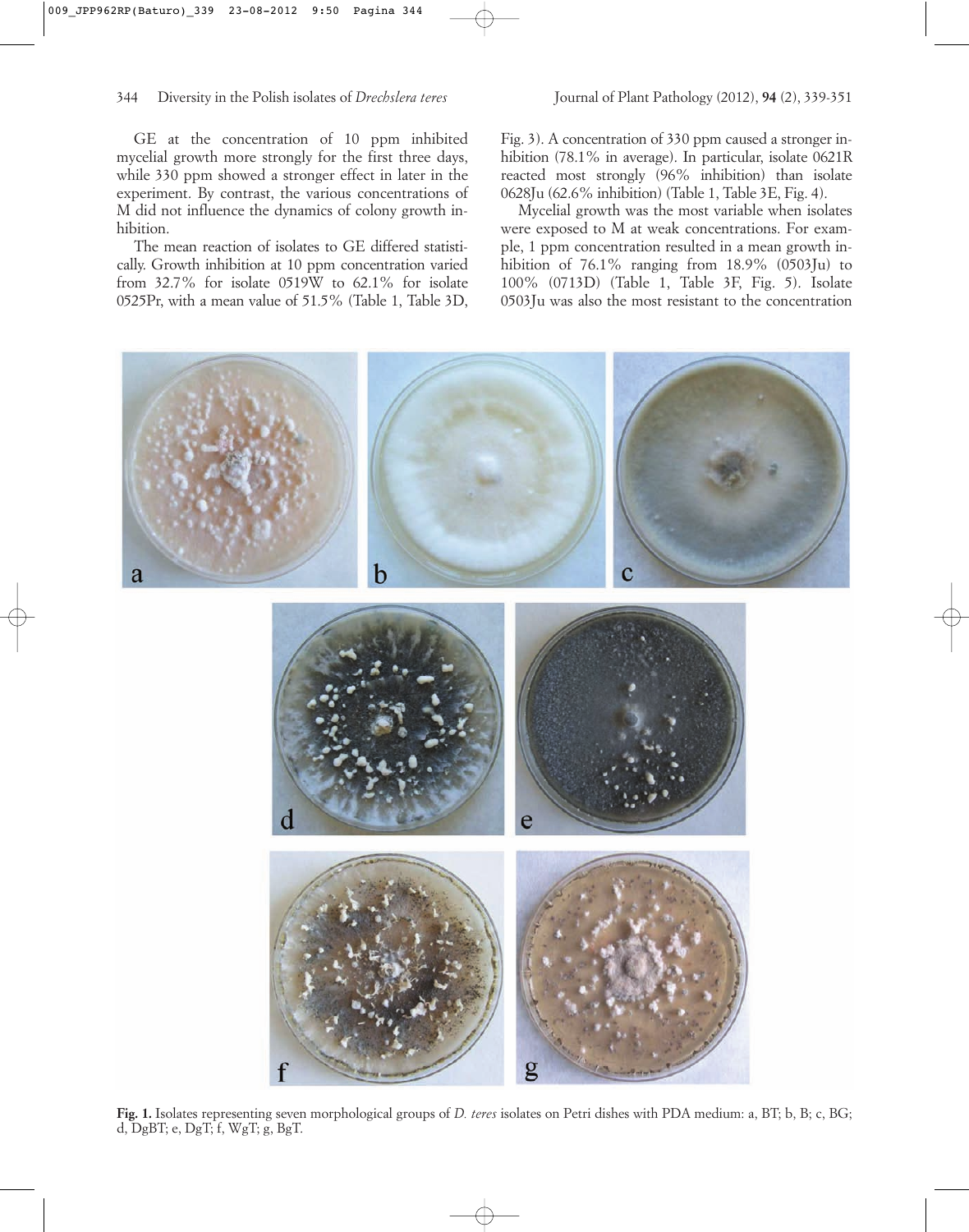of 10 ppm, which limited its growth by 64.1%, while the growth of 25 isolates was totally inhibited. The average inhibition with the stronger concentration of M was 95.8% (Table 1, Table 3G, Fig. 6). On average, the most susceptible isolate to M was 0713D, and the least susceptible was 0503Ju (both members of the BT group), whereas the isolate most susceptible to GE was 0525 Pr, and the least 0519W.

A variable reaction was also found of morphologically different fungal colonies to M and GE. Statistically significant differences ( $p = 0.029$ ) were observed in the case of GE at 10 ppm, where the most sensitive (i.e. the most inhibited) were isolates from the BG group, and the least sensitive those from the WgT group. At higher GE concentrations, morphologically different isolates reacted similarly. A 1 ppm concentration of M resulted in the differential reaction ( $p = 0.47$ ) of isolates from different morphological groups: the strongest reaction was observed in the B and BT groups, and weakest in the BgT group. At 10 ppm concentration of M, the most susceptible isolates were in the BT group, and the least in the DgBT group. Isolates of the fastest growing group WgT were the most tolerant to a 10 ppm concen-



**Fig. 3.** Effect of 10 ppm concentration of GE on growth inhibition of isolates.



Fig. 5. Effect of 1 ppm concentration of M on mycelial growth inhibition.

tration of GE. However, if the medium contained M this group was one of the most strongly inhibited.

**Specific PCR.** PCR revealed the presence of the net form only in the analyzed population. During the mating type assay a 1,300 bp amplicon, characteristic for MAT1, was obtained in the case of 22 isolates, while the 1150 bp amplicon, characteristic for MAT2, was obtained in the case of 19 isolates (Fig. 7 A, B).



**Fig. 2.** Effect of morphology on mycelial growth.



**Fig. 4.** Effect of 330 ppm concentration of GE on growth inhibition of isolates.



**Fig. 6.** Effect of 10 ppm concentration of M on mycelial growth inhibition.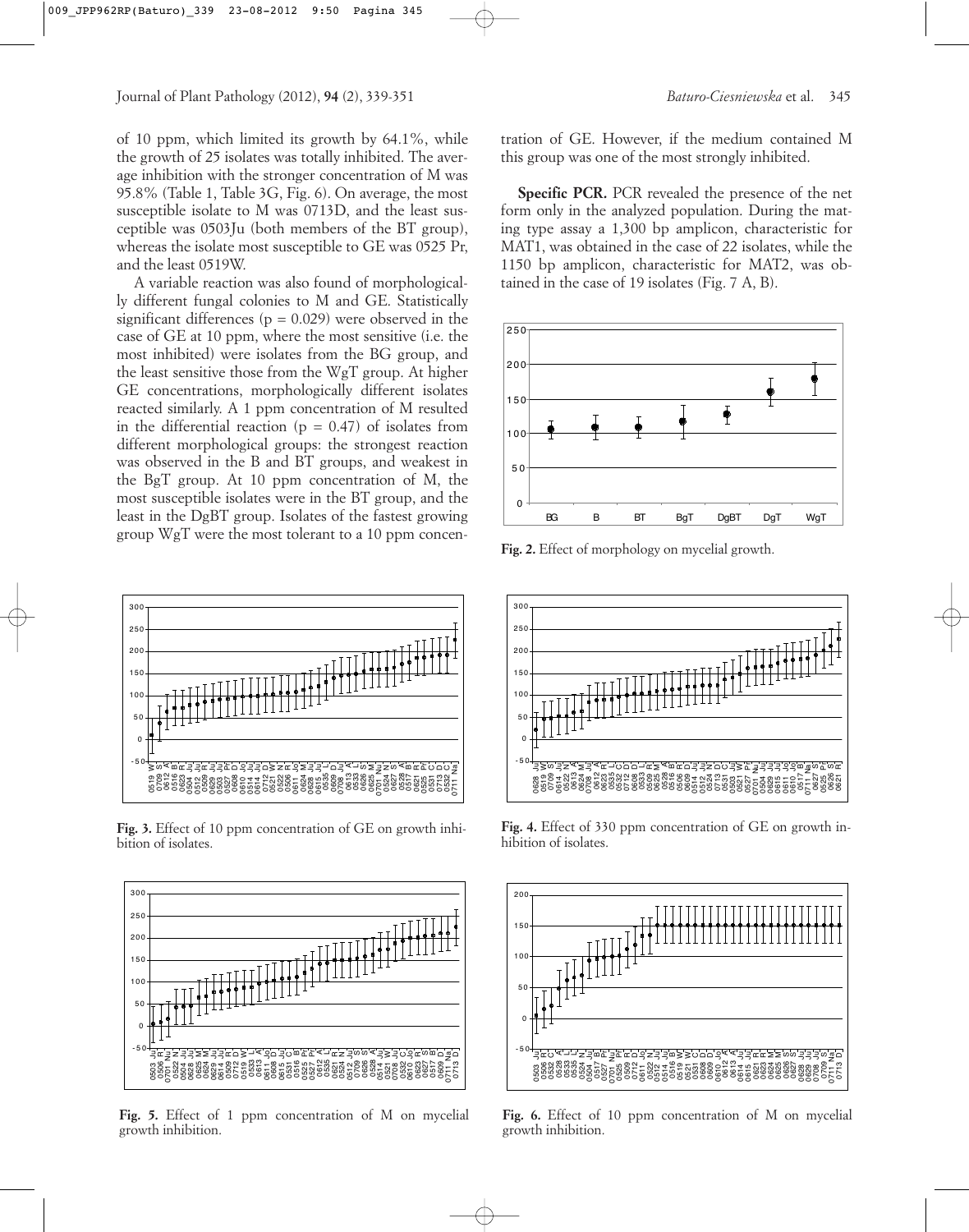

**Fig. 7. A, B.** Mating type of 41 isolates of *Drechslera teres*. Products for MAT1 and MAT2 - respectively *ca*. 1,300 bp and *ca*.1,150 bp; M, molecular weight marker (100 bp); 0, negative control.

**RAPD analysis.** Amplification of the DNA of the 41 isolates with most of the primers resulted in the same banding patterns. However, eight of the primers revealed differences and proved to be suitable for further differentiation. DNA amplification of all isolates produced 56 bands in total, including 24 polymorphic ones, which were subjected to cluster analysis. The length of amplified DNA fragments ranged between 300 and 2,400 bp, and their number per primer ranged

from 4 to 10. The mean percent of polymorphism was 40.9% (Table 2).

Genetic variability was assessed based on a UPGMA dendrogram. In total, all of the 41 *D. teres* isolates examined had a similarity coefficient of *ca*. 28% (Fig. 8). However, clusters with similarity coefficients of more than 80% were also found in the population. Wide genetic distances with no clear effect of any individual factor analyzed were revealed. It was hard to find a com-



**Fig. 8.** Dendrogram produced by UPGMA cluster analysis based on 24 polymorphic RAPD markers for 41 Polish isolates of *D. teres* using Nei-Li's genetic similarity coefficient. Bootstrap values (>50%) generated from 1000 replications are indicated above branches. The designations are according to accessions listed in Table 1.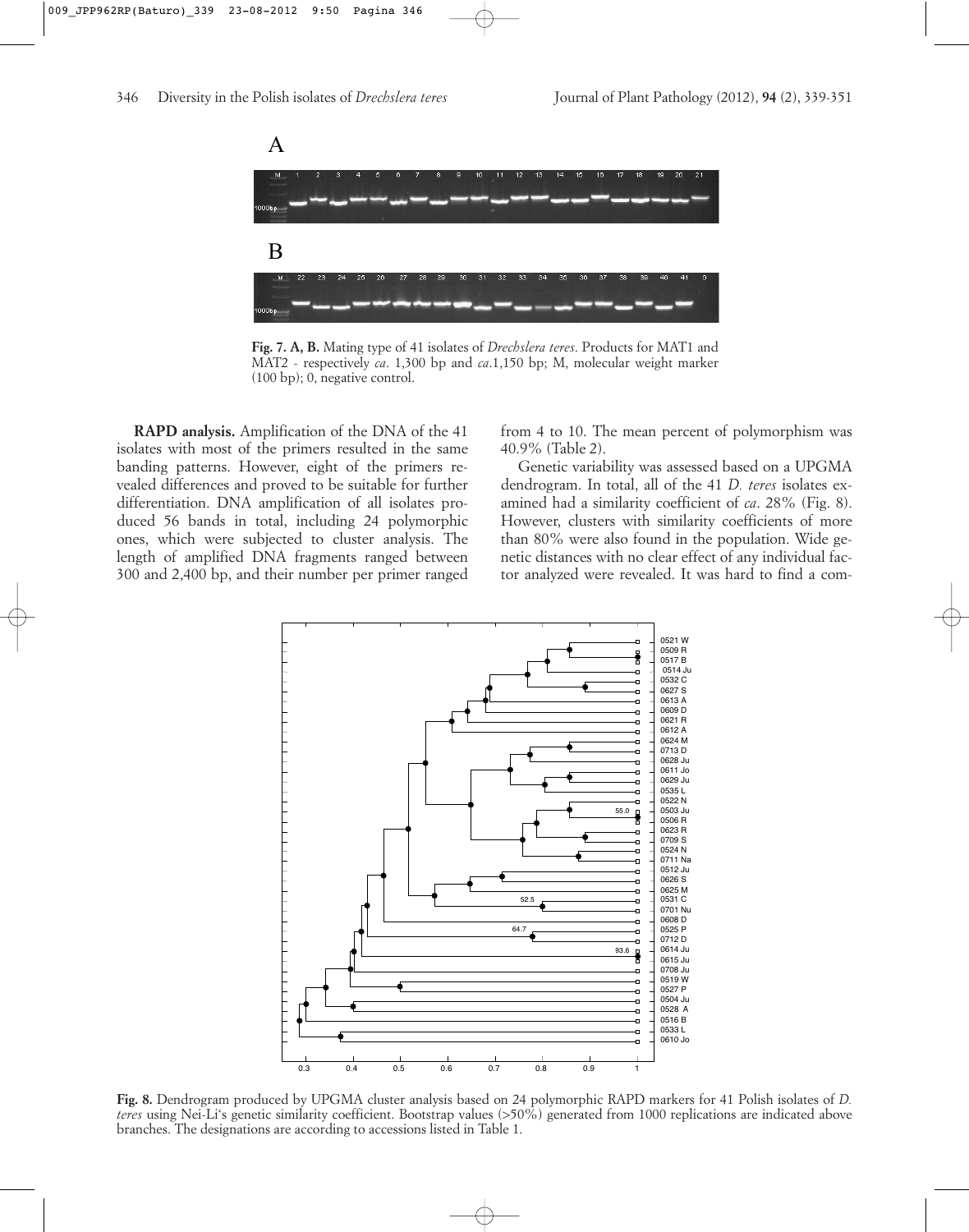mon feature such as year or the area of origin of the isolate among the isolates that formed clusters. However, two basic clusters that had the maximum level of similarity (100%) were composed of isolates recovered in the same year (0509R and 0517B, 0503Ju and 0506R), whereas the isolates 0614Ju and 0615Ju originated from the same place and the same cultivar. Isolates forming two pairs (0503Ju and 0506R, 0614Ju and 0615Ju) that showed the maximum level of similarity, belonged to the same mating type. By contrast, the isolates of the pair 0509R and 0517B, also with maximum level of similarity, were not of the same mating type (Table 1). Bootstrap analysis for these two isolates showed that their grouping, which was carried out using a similarity matrix, was strongly significant (93.6%). The cophenetic correlation coefficient revealed a sufficient fit between the calculated distances graphically presented as a dendrogram, with a value of  $r = 0.79$  ( $p = 0$ ).

Analysis of the Nei-Li genetic similarity coefficient showed also that three pairs of isolates were similar at a level below 0.1 (0533L and 0519W, 0533L and 0527P, 0533L and 0528A) although, just as the three pairs of isolates with the highest degree of similarity, they were collected in the same year. The mean genetic similarity coefficient for all isolates was 0.48. Among the 20 pairs of isolates with the highest level of similarity (over 0.85) there were pairs composed of isolates from the same region, or cultivar, or collected in the same year, as well as

pairs differing in these features (data not shown).

PCA of the RAPD data revealed that the first three components comprise about 42.5% of the total variance. The values of loading for the three principal components of PCA after varimax rotation (RC) are: (i) RC 1, which is defined by the markers OPA-05a, OPC-15a, OPI-02a, OPI-02b, OPK-20a, OPK-20d, OPK-20f, and describes 52, 22, 26, 17, 27, 57 and 11% of the variability contained in these markers, respectively; (ii) RC 2, which is defined by the markers OPA-20a, OPC-20a, OPC-20b, and describes 23, 30, and 90% of the variation, respectively; (iii) RC 3, which is defined by OPA-20a, OPC-15d, OPC-20a, OPH-20c, OPH-20d, OPI-02b, OPK-20a, OPK-20d, OPK-20e, OPK-20f and describes, 15, 42, 14, 14, 14, 11, 12, 33, 60 and 12% of the variation contained in these markers, respectively. Fig. 9, which compares the situation of RC1 vs RC2, shows the division of isolates into two groups by RC2. This is largely due to the values for marker OPC-20b, and to a lesser degree, but still significantly, to markers OPA-20a, OPC-20a. All the parameters taken into consideration (year, cultivar, location, mating type or sporulation) may correlate to some extent with this distinction. Thus it is difficult to determine what is causing it.

Further testing (AMOVA) confirmed the analysis of the dendrogram. No effect of individual factors was revealed. There were no significant differences between isolates coming from different locations, different culti-



**Fig. 9.** Principal components analysis (PCA) of RAPD after rotation by varimax procedure. The first and second components explained 18.79% and 12.54% of the total variation present in the data set, respectively.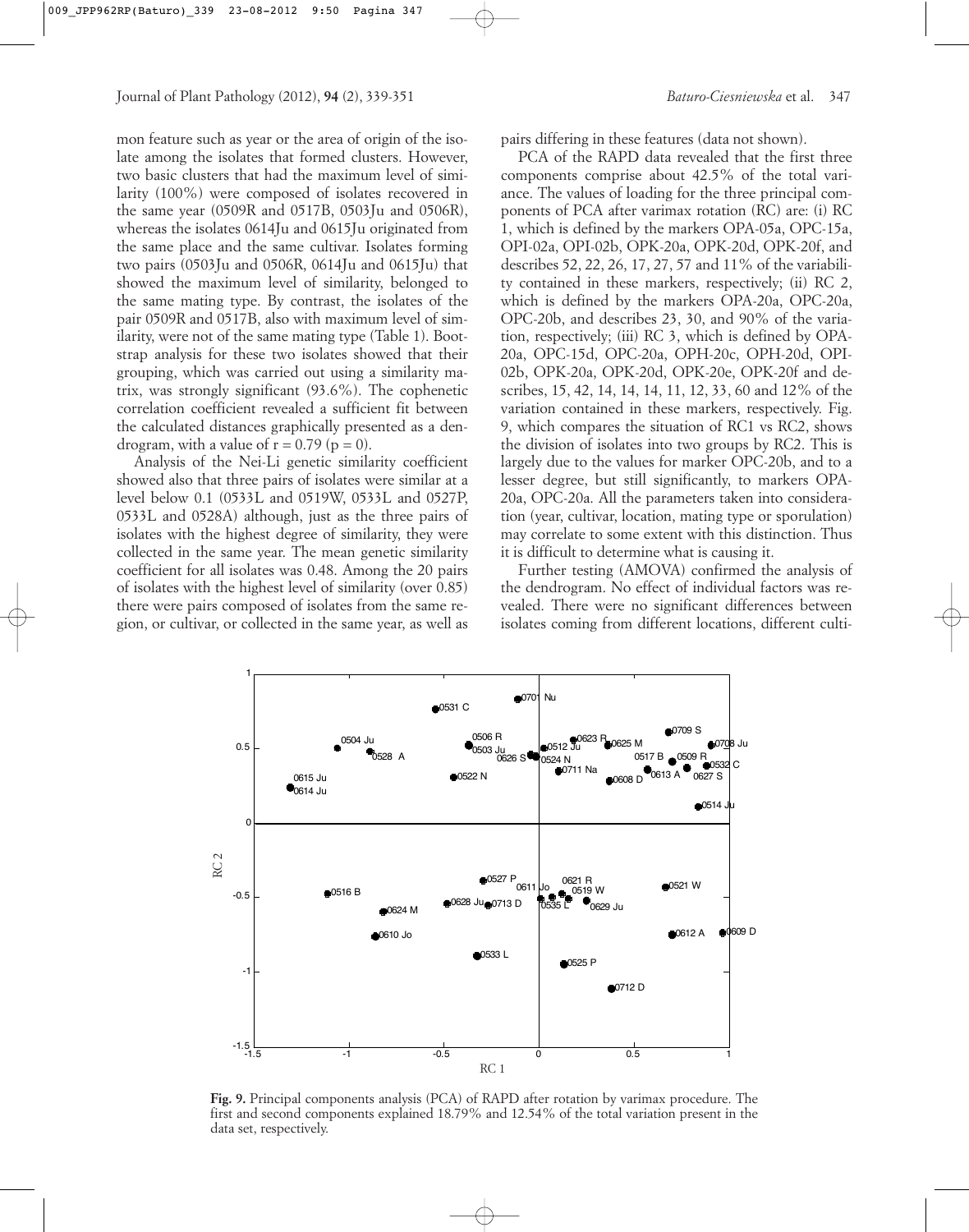vars or different years (p>0.05). Only some tendencies, but none significant, were observed in the case of two locations: isolates from Pulawy (Lublin province) differed from isolates from Kujawy-Pomorze province. Regression analysis showed no significant association of any markers with linear growth rate on PDA and sporulation on V8. Only, to some extent, a marker of OPC-15d had an effect on these features (p>0.05). It was found, however, that marker OPI-02a was significantly associated with the mating type and the PVA was 24.3%. As to mycelium growth inhibition by control agents, association of three markers was revealed and PVA ranged from 10.6% for OPA-20a in the case of 10 ppm GE to 21.0% for OPC-15d in the case of 1 ppm M (Table 4).

# **DISCUSSION**

The observation of *D. teres* colonies, revealed 7 different morphological groups of isolates differing in the colour and texture of the mycelium. Similar observations were reported by Frazzon *et al*. (2002), who found variations in mycelium colour, the presence of white tufts, different-looking sectors on the same plate, and the growth rate of fungal colonies. Also related species, such as *Pyrenophora tritici-repentis* (Santos *et al*., 2002) and *Bipolaris sorokiniana* (Pandey *et al*., 2008; Baturo-Ciesniewska, 2011) show variations in the morphological features of the isolates. In the present study, conidia were more frequently observed in dark-coloured colonies, as seen in *B. sorokiniana* (Baturo-Ciesniewska, 2011). Jonsson *et al*. (1997), as in our study, found differences in spore production on vegetable juice agar, although all isolates sporulated directly on the leaves contained in the agar medium. This is probably due to the fact that the host provides better conditions for pathogen development.

The fastest growing group of isolates was the most tolerant to a low concentration of grapefruit extract, while the addition of metconazole to the medium produced in the strongest growth inhibition within the same group of isolates. Additionally, the isolates most and least sensitive to metconazole belonged to the same morphological group, indicating that isolates that are very similar morphologically may react to the same control agent very differently. This suggests that rapid growth does not lead to a greater resistance to inhibition by control agents and that susceptibility to various substances can vary widely. Metconazole is used primarily against *Fusaria* (Henriksen and Elen, 2005; Ioos *et al*., 2005), but as our research shows, is generally effective against net blotch, in agreement with literature reports (Sampson *et al*., 1995; Jordahl *et al*., 2010). Also grapefruit extracts showed an inhibitory effect on all isolates of *D. teres*. Their effectiveness was also proved

in field conditions, where application to seeds and vegetating plants in an organic farm restrained *D. teres* presence on harvested grain (Baturo, 2009). As in the present study, also Campbell *et al*. (1999) observed different sensitivity of *D. teres* isolates to triazole fungicides.

According to Serenius (2006) fungicide tolerance is a phenotypic trait that can be used to describe the variation within and among plant pathogen populations. However, the tolerance in the population may change. The main concern in recent years has been the increased occurrence and spreading of pathogenic fungal strains resistant to the most common types of fungicides. Chemical treatments augment the selective pressure on the pathogens, which can lead to increased frequency of resistant mutants, especially in populations with high evolutionary potential (McDonald and Linde, 2002).

The reaction with appropriate primers revealed that in our material only *D. teres* f. sp. *teres*, the cause of net symptoms, was present. This is consistent with literature data, reporting that this form prevails in the pathogen's populations of Sweden (Jonsson *et al*., 1997), Poland (Kosiada and Weber, 2003), Finland (Serenius *et al*., 2005) and Lithuania (Statkeviciute *et al*., 2010). Moreover, only the net form was found in the grain harvested during a 3-year study in a Polish organic farm (Baturo, 2009). Always in Poland, in addition to the predominant "net" form, Kurowski *et al*. (2005) identified macroscopically the "spot" form on spring barley. This record, however, lacks a confirmatory and critical molecular analysis because the two forms are difficult to identify based on spore morphology (Crous *et al*., 1995) and symptom-based identification is not always reliable (Afanasenko *et al*. 1995). In fact, host genotypes may have different reactions to the various *D. teres* isolates and, therefore, the type of lesion is not determined solely by the fungal genotype, but reflects a host/pathogen interaction (Afanasenko *et al*., 1995). "Net" and "spot" forms were recorded form the Czech Republic (Leisova *et al*., 2005a), Italy (Rau *et al*., 2003), Australia (Williams, 2001) and South Africa (Lehmensiek *et al*., 2010). According to Arabi *et al*. (1992), Serenius *et al*. (2005) and McLean *et al*. (2009, 2010) the prevalence of one or the other form varies in different barley-growing regions. For instance, the "spot" form clearly dominates in some regions of Australia (Mc Lean *et al*., 2010).

The heterothallic nature of *P. teres* requires two opposite mating genotypes for sexual stage development (McDonald, 1963; Smedegård-Petersen, 1978; Rau *et al*., 2005; Debuchy and Turgeon, 2006; Lu *et al*., 2010), a condition that occurs in Poland where we determined the ratio of the two mating types to be 1:1. Serenius *et al*. (2005) found the same in Finnish populations of *P. teres* f. *teres,* whereas Rau *et al*. (2005, 2007) identified *P. teres* f. *teres* mating-type genes *MAT-1* and *MAT-2* and showed that the mating types of both *P. teres* f. sp. *teres* and *P. teres* f. sp. *maculata* exist in field popula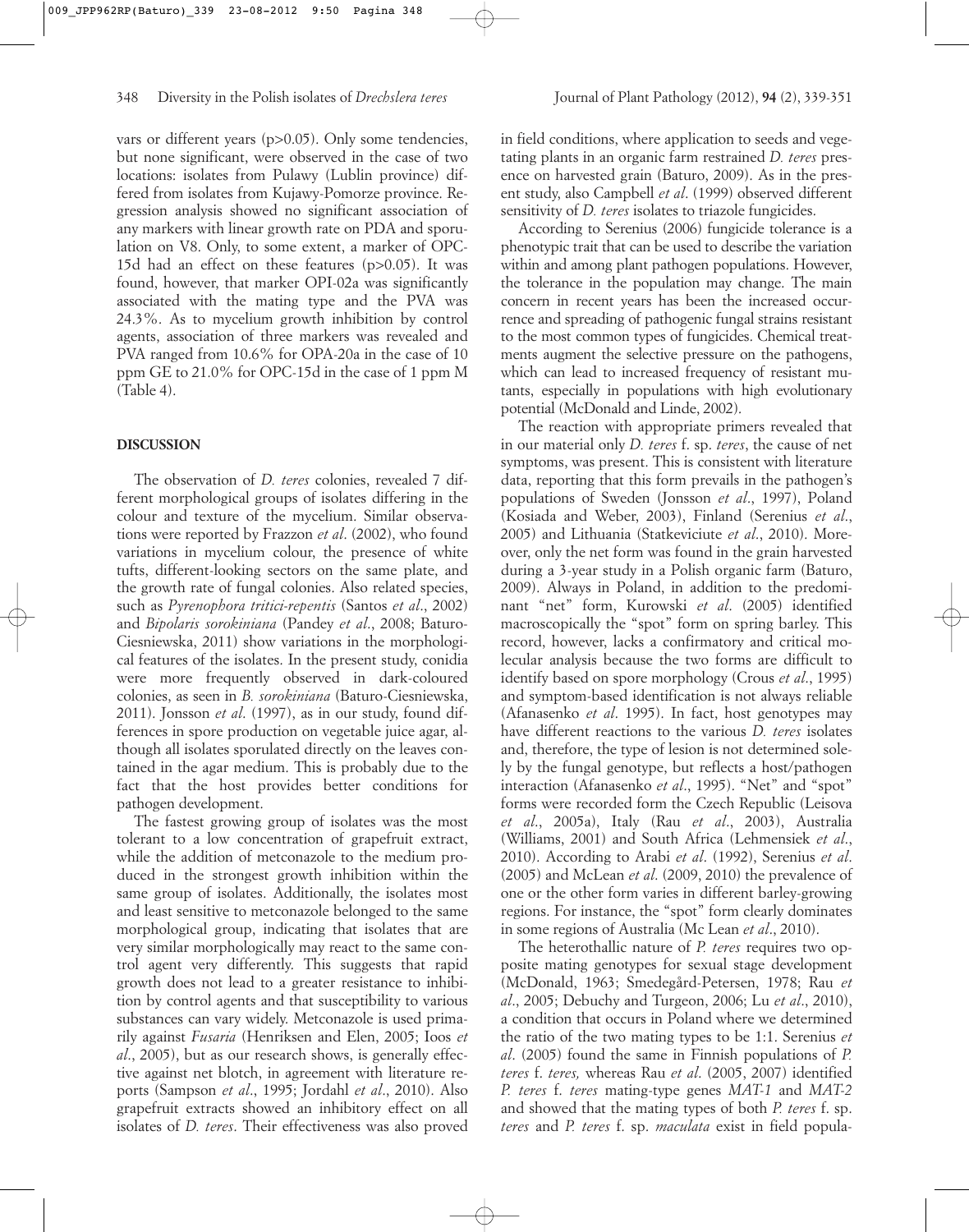tions of Sardinia, Germany, Canada and Australia. As in our study, some prevalence of MAT-1 was revealed.

Both mating types (MAT1 and MAT2) are equally common in several locations of Australia and in Finland, an exception being Krasnodar (Russia) where only MAT2 was identified (Serenius *et al*., 2007). Contrasting results were found by Jalli (2011) who found a clear predominance of MAT2 among isolates of the "net" form in Finland.

According to Narayanasamy (2008), RAPD, the method we used for genetic differentiation analysis is simple, sensitive and rapid for the detection, differentiation and determination of phylogenetic relationship between isolates of a morphological species of several pathogens. The combination of RAPD and PCR procedures has the potential to detect polymorphism throughout the entire genome as compared with other nucleic acid-based techniques. Based on the RAPD results we found a high genetic differentiation in the tested population of Polish isolates of *D. teres*. The high degree of diversity in this pathogens population is in agreement with earlier RAPD (Peever and Milgroom, 1994; Peltonen *et al*., 1996; Jonsson *et al*., 2000) and restriction fragment length polymorphism (RFLP) (Wu *et al*., 2003), and AFLP (Rau *et al*., 2003; Leisova *et al*., 2005b; Serenius, 2006) studies. Similarly to the results we obtained in AMOVA, Peltonen *et al*. (1996) found no direct connection of genetic variability to any features such as the origin of the fungus from different locations, different cultivars and different years. According to them, the genetic variability observed in *D. teres* populations underlies a great potential to evolve responses to changing environments. However, in our *D. teres* populations some tendency to variability caused by geographical origin from two different provinces (Lublin and Kujawy-Pomorze) was observed, as in the case of *F. culmorum* (Irzykowska and Baturo, 2008) and *Bipolaris sorokiniana* (Baturo-Ciesniewska, 2011) in which a clear effect on variability was noted in the same areas. Lublin and Kujawy-Pomorze provinces are separated by a few hundred kilometers. This distance, and probably the different climatic and soil conditions may have been sufficient to determine the diversity shown by the isolates of these fungi. Genetic differentiation has been observed between *P. teres* populations across wide geographical areas with RAPD and AFLP markers (Peever and Milgroom, 1994; Rau *et al*., 2003; Serenius *et al*., 2005). Leisova *et al*. (2005b) using AFLP analysis showed that the variability of *D. teres* populations seems to be influenced predominantly by the year of sampling and the geographic origin. This method of analysis was also used by Serenius *et al*. (2007) who noted that fungal isolates from Australia showed a high degree of differentiation.

We observed that the maximum level of isolate similarity was not always associated with isolates belonging to the same mating type. Serenius *et al*. (2005), based on the high similarity of AFLP patterns showed that *D. teres* isolates differ in mating types.

Although a great variability in the morphological traits of the isolates used in this study was observed, based on RAPD results they were not genetically distinct. This is in agreement to results of Peltonen *et al*. (1996).

In contrast to our results, Peever and Milgroom (1994) could not correlate any RAPD markers to fungicide resistance but, similarly to our results, Peltonen *et al*. (1996) could not correlate the RAPD markers with morphological features or geographic origin. These authors also found that the genetic structure of *D. teres* did not change much across the growing seasons. This might be due to the fungus reproducing mainly asexually. Contrasting results were found by Leisova *et al*. (2005b) who claimed that the year of sampling strongly effects the variability of the fungal population.

Lack of identification, in this study, of any particular factor causing variability in *D. teres* population may be due to the relatively small number of isolates analyzed. According to Serenius (2006) the low number of *P. teres* isolates (less than 10) per sampling location did not allow the detection of genetic differentiation between biogeographical provinces in Finland. This author, similarly to Peltonen *et al*. (1996), Jonsson *et al*. (2000), and Leisova *et al*. (2005b) noted that the number sample can be critical for a correct appraisal of the genetic variability within a population. Confirmatory evidence of this is provided by the results of the analysis of a Polish population of *B. sorokinian*a (Baturo-Ciesniewska, 2011) where factors similar to those considered in this study were taken into account. Differences were shown between groups comprising numerous isolates deriving from different regions and different parts of the host plants. However, differences between isolates obtained from different varieties could hardly be detected because each variety was represented by only a few isolates. By contrast, Nybom (2004) found no correlation between population genetic parameters derived from AFLP data and sampling strategies (number of populations and number of individuals sampled per population).

### **ACKNOWLEDGEMENTS**

This study was financially supported by the Polish Ministry of Science and Higher Education, project number BW 2/07.

#### **REFERENCES**

Afanasenko O.S., Hartleb H., Guseva N.N., Minarikova V., Janosheva M., 1995. A set of differentials to characterise populations of *Pyrenophora teres* Drechs. for international use. *Journal of Phytopathology* **143**: 501-507.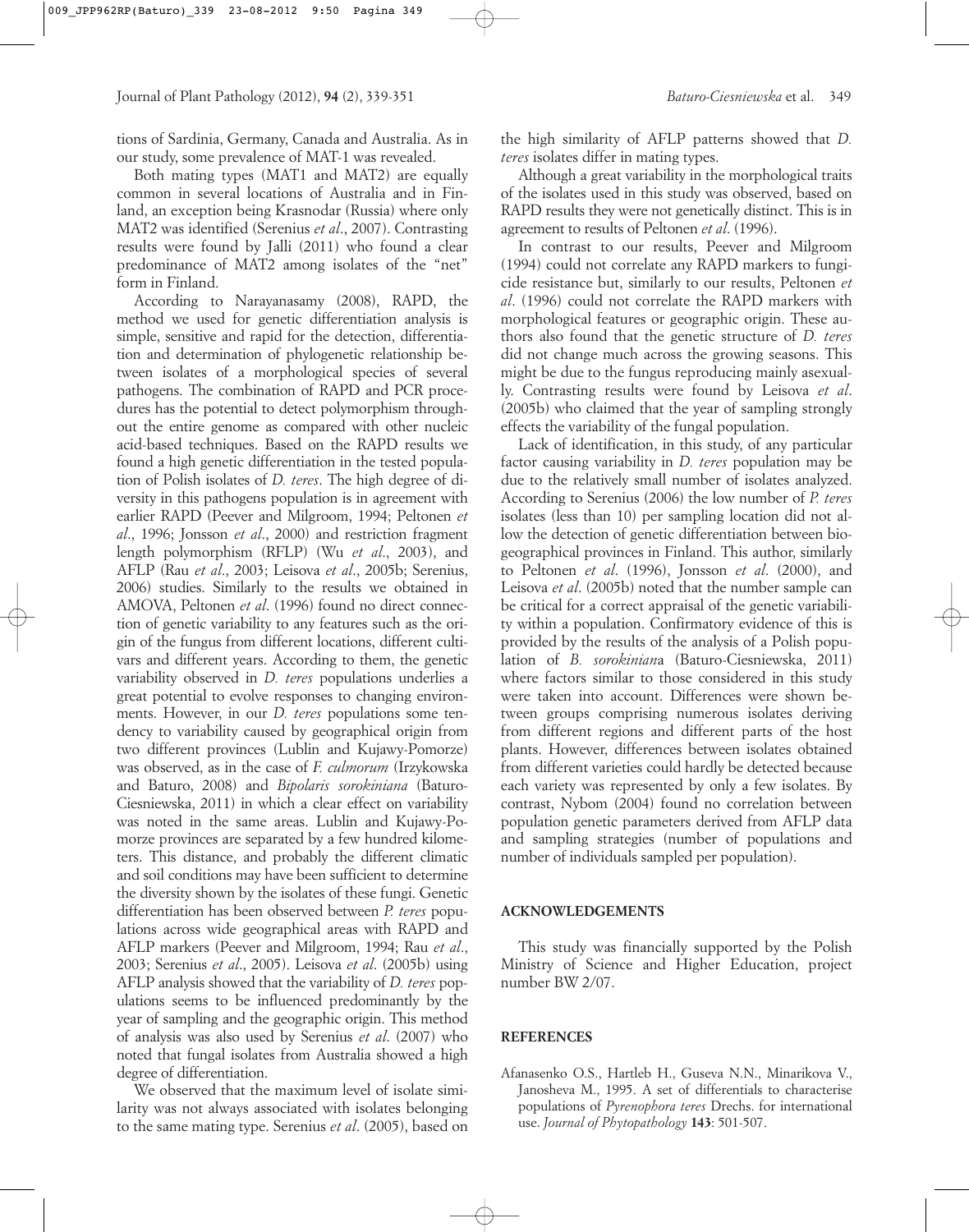- Arabi M.I.E, Barrault G., Sarrafi A., Albertini L., 1992. Variation in the resistance of barley cultivars and in the pathogenicity of *Drechslera teres* f. sp. *maculata* and *D. teres* f. sp. *teres* isolates from France. *Plant Pathology* **41**: 180-186.
- Baturo A., 2009. Effect of biopreparations on the health of grain of spring barley (*Hordeum vulgare*) in organic system. *Phytopathologia* **53**: 19-30.
- Baturo-Ciesniewska A., 2011. Genetic variability and pathogenicity among Polish isolates of *Bipolaris sorokiniana* from spring barley. *Journal of Plant Pathology* **93**: 291-302.
- Bakonyi J., Justesen A.F., 2007. Genetic relationship of *Pyrenophora graminea*, *P. teres* f. *maculata* and *P. teres* f. *teres* assessed by RAPD analysis. *Journal of Phytopathology* **155**: 76-83.
- Campbell G.F., Crous P.W., Lucas J.A., 1999. *Pyrenophora teres* f. *maculata*, the cause of Pyrenophora leaf spot of barley in South Africa. *Mycological Research* **103**: 257-267.
- Campbell G.F., Crous P.W., 2002. Fungicide sensitivity of South African net- and spot-type isolates of *Pyrenophora teres* to ergosterol biosynthesis inhibitors. *Australasian Plant Pathology* **31**: 151-155.
- Campbell G., Lucas J., Crous P., 2002. Evidence of recombination between net- and spot-type populations of *Pyrenophora teres* as determined by RAPD analysis. *Mycological Research* **106**: 602-608.
- Cooper J.M., Schmidt C.S., Lueck L., Shotton P.N., Turnbull C., Leifert C., 2007. Effect of organic, low-input and conventional production systems on yield and diseases in winter barley. *3rd QLIF Congress, Hohenheim, Germany*. http://orgprints.org/10357/1/cooper-etal-2007 winter\_barley.pdf
- Crous P.W., Janse B.J.H., Tunbridge J., Holz G., 1995. DNA homology between *P. teres* and *P. japonica*. *Mycological Research* **99**: 1098-1102.
- Debuchy R., Turgeon B., 2006. Mating-type structure, evolution, and function in Euascomycetes. In: Kües U., Fischer R. (eds). The Mycota, Growth, Differentiation, and Sexuality, Vol. 1 , pp. 293-323. Springer, Berlin, Germany.
- Frazzon A.P.G., Matsumura A.T.S, van der Sand S.T., 2002. Morphological characterization and genetic analysis of *Drechslera teres* isolates. *Genetics and Molecular Biology* **25**: 235-241.
- Henriksen B., Elen O., 2005. Natural *Fusarium* grain infection level in wheat, barley and oat after early application of fungicides and herbicides. *Journal of Phytopathology* **153**: 214-220.
- Irzykowska L., Baturo A., 2008. Genetic polymorphism of *Fusarium culmorum* isolates originating from roots and stem bases of barley. *Journal of Plant Protection Research* **48**: 303-312.
- Ioos R., Belhadj A., Menez M., Faure A., 2005. The effects of fungicides on *Fusarium* spp. and *Microdochium nivale* and their associated trichothecene mycotoxins in French naturally-infected cereal grains. *Crop Protection* **24**: 894-902.
- Jalli M., 2011. Sexual reproduction and soil tillage effects on virulence of *Pyrenophora teres* in Finland. *Annals of Applied Biology* **158**: 95-105.
- Jayasena K.W., Loughman R., Majewski J., 2002. Evaluation

of fungicides in control of spot-type net blotch on barley. *Crop Protection* **21**: 63-69

- Jonsson R., Bryngelsson T., Gustafsson M., 1997. Virulence studies of Swedish net blotch isolates (*Drechslera teres*) and identification of resistant barley lines. *Euphytica* **94**: 209- 218.
- Jonsson R., Säll T., Bryngelsson T., 2000. Genetic diversity for random amplified polymorphic DNA (RAPD) markers in two Swedish populations of *Pyrenophora teres*. *Canadian Journal of Plant Pathology* **22**: 258-264.
- Jordahl J., Meyer S., McMullen M., 2010. Results of the 2010 uniform fungicide trial on barley. *Proceeding of the National Fusarium Head Blight Forum, Milwaukee, USA*: 81-83.
- Kosiada T., Weber Z., 2003. Some characteristics of *Pyrenophora teres* forms. *Phytopathologia Polonica* **28**: 21-29.
- Kurowski T.P., Marks M., Kurowska A., Orzech K., 2005. Sanitary status and yield of spring barley as dependent on soil tillage method. *Acta Agrobotanica* **58**: 335-345.
- Lehmensiek A., Bester-van der Merwe A.E,. Sutherland M.W., Platz G., Kriel W.M., Potgieter G.F., Prins R., 2010. Population structure of South African and Australian *Pyrenophora teres* isolates. *Plant Pathology* **59**: 504-515.
- Leisova L., Kucera L., Minarikova V., Ovesna J., 2005a. AFLP-based PCR markers that differentiate spot and net forms of *Pyrenophora teres*. *Plant Pathology* **54**: 66-73.
- Leisova L., Minarikova V., Kucera L., Ovesna J., 2005b. Genetic diversity of *Pyrenophora teres* isolates as detected with AFLP analysis. *Journal of Phytopathology* **153**: 569-632.
- Liu Z., Ellwood S.R., Oliver R.P. Friesen T.L., 2011. *Pyrenophora teres*: profile of an increasingly damaging barley pathogen*. Molecular Plant Pathology* **12**: 1-19.
- Lu S., Platz G.J., Edwards M.C., Friesen T.L., 2010. Mating type locus-specific polymerase chain reaction markers for differentiation of *Pyrenophora teres* f. *teres* and *P. teres* f. *maculata*, the causal agents of barley net blotch. *Mycology* **100**: 1298-1306.
- Mathre D.E., 1982. Compendium of Barley Diseases. APS Press, St. Paul, MN, USA.
- McDonald W.C., 1963. Heterothallism in *Pyrenophora teres*. *Phytopathology* **53**: 771-773.
- McDonald B.A., Miles J., Nelson L.R., Pettway R.E., 1994. Genetic variability in nuclear DNA in the field populations of *Stagonospora nodorum. Phytopathology* **84**: 250-255.
- McDonald B.A., Linde C., 2002. The population genetics of plant pathogens and breeding strategies for durable resistance. *Euphytica* **124**: 163-180.
- McLean M.S., Howlett B.J., Hollaway G.J., 2009. The epidemiology and control of spot form of net blotch (*Pyrenophora teres* f. *maculata*) of barley: a review. *Crop and Pasture Science* **60**: 303-315.
- McLean M.S., Howlett B.J., Hollaway G.J., 2010. Spot form of net blotch, caused by *Pyrenophora teres* f. *maculata*, is the most prevalent foliar disease of barley in Victoria, Australia. *Australasian Plant Pathology* **39**: 46-49.
- Narayanasamy P., 2008. Molecular Variability of Microbial Plant Pathogens. In: Narayanasamy P. (ed.). Molecular Biology in Plant Pathogenesis and Disease Management, Vol. 1, Microbial Plant Pathogens, pp. 159-225. Springer,